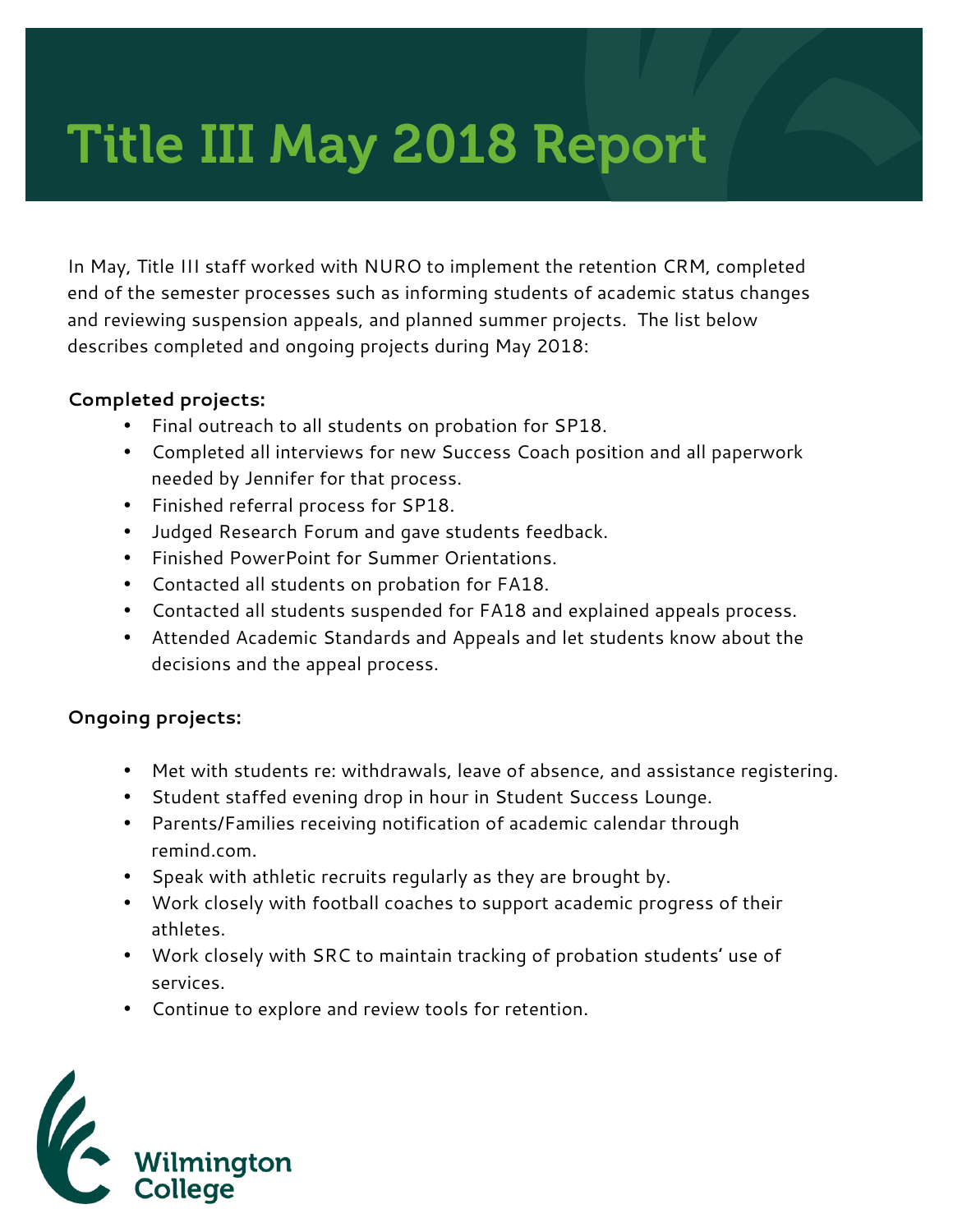- Summer planning meetings.
- Continue to meet as a Task Force to talk about ways to improve retention as a whole campus initiative.
- Meeting with students on probation for SU18.

## **Student Contact Update: Student Success Coaches**

| <b>Method of Contact</b>            | #  |
|-------------------------------------|----|
| Email                               | 56 |
| In person                           | 31 |
| Other                               | 5  |
| Phone Call                          | 31 |
|                                     |    |
| <b>Reason for Contact</b>           |    |
| Academic Referral                   | 2  |
| Other                               | 10 |
| Probation                           | 48 |
| Suspension                          | 21 |
| WD/LOA                              | 10 |
|                                     |    |
| <b>Number of Students Contacted</b> |    |
| Duplicated                          | 45 |
| Unduplicated                        | 52 |